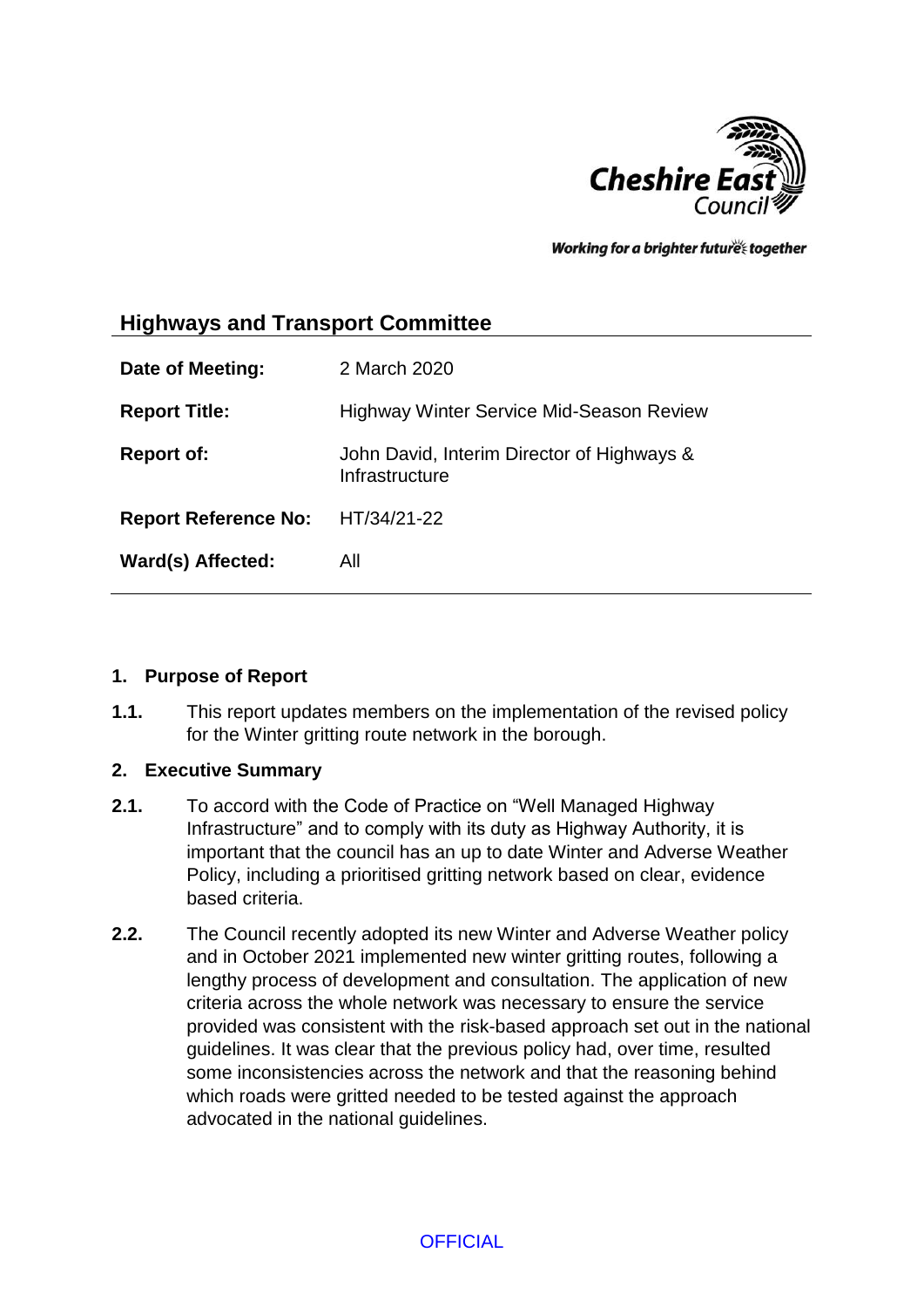- **2.3.** The new policy was developed adopting the national guidelines and involved an extensive review of the borough's road network and a comprehensive consultation exercise.
- **2.4.** The policy was approved by the then Council Cabinet on 4 February 2020 and the new service began for this winter season, starting in October 2021.
- **2.5.** This report details the conditions that have been experienced since the beginning of this winter season up to 07/01/22 along with any issues experienced with the implementation of the new network.
- **2.6.** This report recommends that the implementation of the winter gritting network continues to be monitored and that a final report and recommendations will be presented to the Highways and Transport Committee in the summer following the service having operated for the complete winter season.
- **2.7.** This report aligns with the Corporate Plan priority of being and Open council.

### **3. Recommendations**

That the Highways and Transport Committee resolves that:

- **3.1.** The implementation of the new winter gritting routes continues to be carefully monitored over the remainder of the winter season.
- **3.2.** A report is presented to a future Highways and Transport Committee which; responds to points raised by the Committee, provides detailed analysis of the impacts of the new routes and considers if any changes are required to the new policy.

### **4. Reasons for Recommendations**

- **4.1.** Gathering information over a whole season will allow an informed report to be presented to the Highways and Transport Committee during the summer of 2022.
- **4.2.** No changes can be made mid-season due to the practicalities and costs of the work required to re-organise and re-optimise the routes, with existing pressures on the revenue budget.

### **5. Other Options Considered**

**5.1.** None - as a full analysis of the whole winter season is required before amendments could potentially be made to the winter service routes. Any such changes will need to be driven by a robust evidence base.

### **6. Background**

**6.1.** Cheshire County Council (CCC) was previously responsible for delivering winter maintenance services across the whole of the county until its abolition in 2009. The gritting routes were aligned to its policy. During this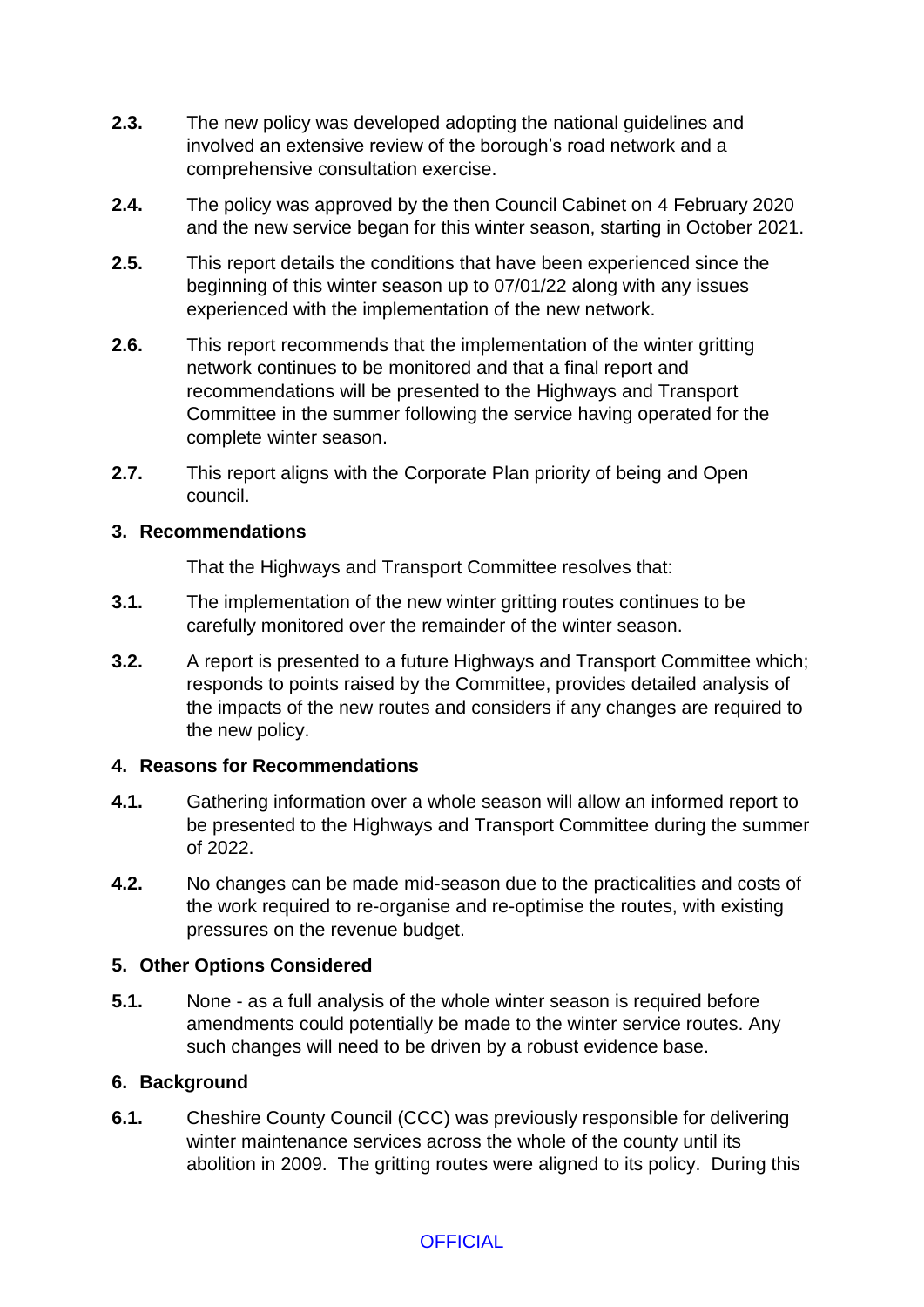time, CCC operated from area offices based broadly on the then borough boundaries. Although each office operated to the same policy, they were managed independently and governed through area highway committees. Over the years many roads were added to the gritting routes. The main mechanism for adding roads was through requests made to senior officers by stakeholders, including elected members. There was no formal process or risk assessment. The total length of treated network increased substantially during this time.

- **6.2.** Cheshire East Council continued to operate this inherited policy and its associated gritting routes. During a review carried out in 2016 it was found that approximately 203 km of roads on the gritting routes did not meet the (then existing) CCC policy. Some of these roads were treated as a result of bus routes changing with no subsequent amendments being made to the gritting routes.
- **6.3.** In 2016 the previous industry code of practice "Well Maintained Highways" was replaced by "Well Managed Highway Infrastructure" (WMHI). WMHI was developed by UK Roads Liaison Group (UKRLG) to provide guidance and recommendations on best practice for highway authorities. WMHI recommended a shift from defined, prescriptive guidance to a risk-based approach. WMHI covers all aspects of highway maintenance, including winter service.
- **6.4.** WMHI recommends that a network hierarchy is developed, categorising roads in order of their importance, meaning that the more important roads in the Borough are prioritised. This approach has been used in the development of the new winter service routes. It is important when defending any possible future claims from road users that the Council can demonstrate it is carrying out its duty as a highway authority reasonably by adopting and following a clear service policies which comply with the WMHI Code of Practice
- **6.5.** In February 2020, the Council's Cabinet considered a paper containing proposals relating to the Highway Safety Inspection Policy, Code of Practice for Highway Safety Inspections, Winter and Adverse Weather Policy, Adverse Weather Plan and the Cheshire East Highway Resilient Network Strategy.
- **6.6.** In respect of the winter gritting routes, every road in the borough was scored using criteria in an evaluation matrix, with the highest scoring roads being included in the network of routes.
- **6.7.** That Cabinet decision was called in and following a further round of consultation and subsequent amendment of the winter service routes, the proposals were implemented**.**
- **6.8.** Following final approval of the winter treatment network, a route optimisation process was carried out to define the most efficient and cost effective vehicle routes for the gritting treatment. The main criteria used in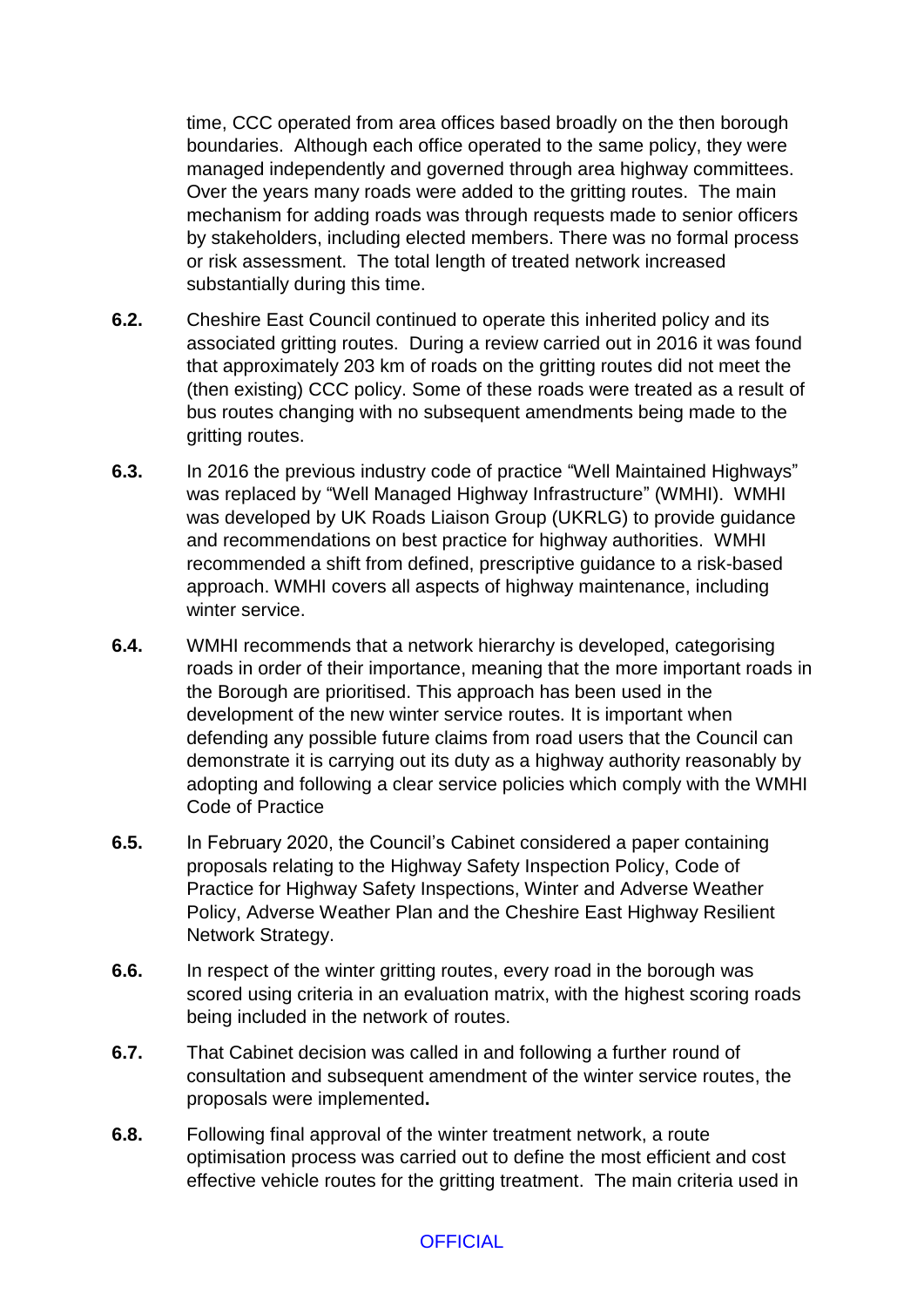this process were the location of the depots, the capacity of vehicles and length of time to undertake standard treatments on the particular types of road in the approved network, using recommended spread rates. This process then defined the requirement for the number and size of vehicles. A total of 16 routes were defined, with 7 to be operated from Wardle and 9 from Macclesfield. The final part of this process was to ensure the availability of sufficient suitably trained drivers, create individual routes for each vehicle and load these routes into the GPS satellite tracking and automated gritting systems for each vehicle and to carry out a series of familiarisation runs prior to the start of the season.

**6.9.** The current fleet consists of 16 front line gritters, 1 owned spare and 1 hired spare. This fleet has now been procured and is funded from the highways revenue budget.

#### **Treatments**

- **6.10.** The new routes have been in operation since the beginning of the season. The first treatments were carried out on 13th October 2021. Table 1 below provides a summary of the precautionary treatments provided up to and including 7<sup>th</sup>January 2022.
- **6.11.** The Council undertake precautionary treatments after carrying out detailed weather forecasting that considers factors such as air temperature, dew point, humidity, precipitation, cloud cover and road surface temperature. These factors determine the time of gritting, the salt spread rates and if any second runs are required if conditions deteriorate, or if rain or snow occurs for example.
- **6.12.** The weather doesn't always behave as forecasted. Table 1 indicates in the last column the number of instances where the forecast temperature did not occur, even though all forecasting information pointed towards a gritting run being required. This situation is not desirable, due to the costs involved, but it can often be a very marginal call with the importance of road safety weighing heavily in the decision making process.

|                  |              |                  |                 | Treatment days |
|------------------|--------------|------------------|-----------------|----------------|
|                  |              | No of treatments | No of           | when frost/ice |
| Domain           | No of routes | (gritting runs)  | treatments days | did not occur  |
| <b>High East</b> |              |                  |                 |                |
| (Macc)           |              | 47               | 31              | 0              |
| East             |              |                  |                 |                |
| (Macc)           |              | 24               | 19              |                |
| South            |              |                  |                 |                |
| (Wardle)         |              | 22               | 18              |                |

**Table 1: Summary of winter treatments**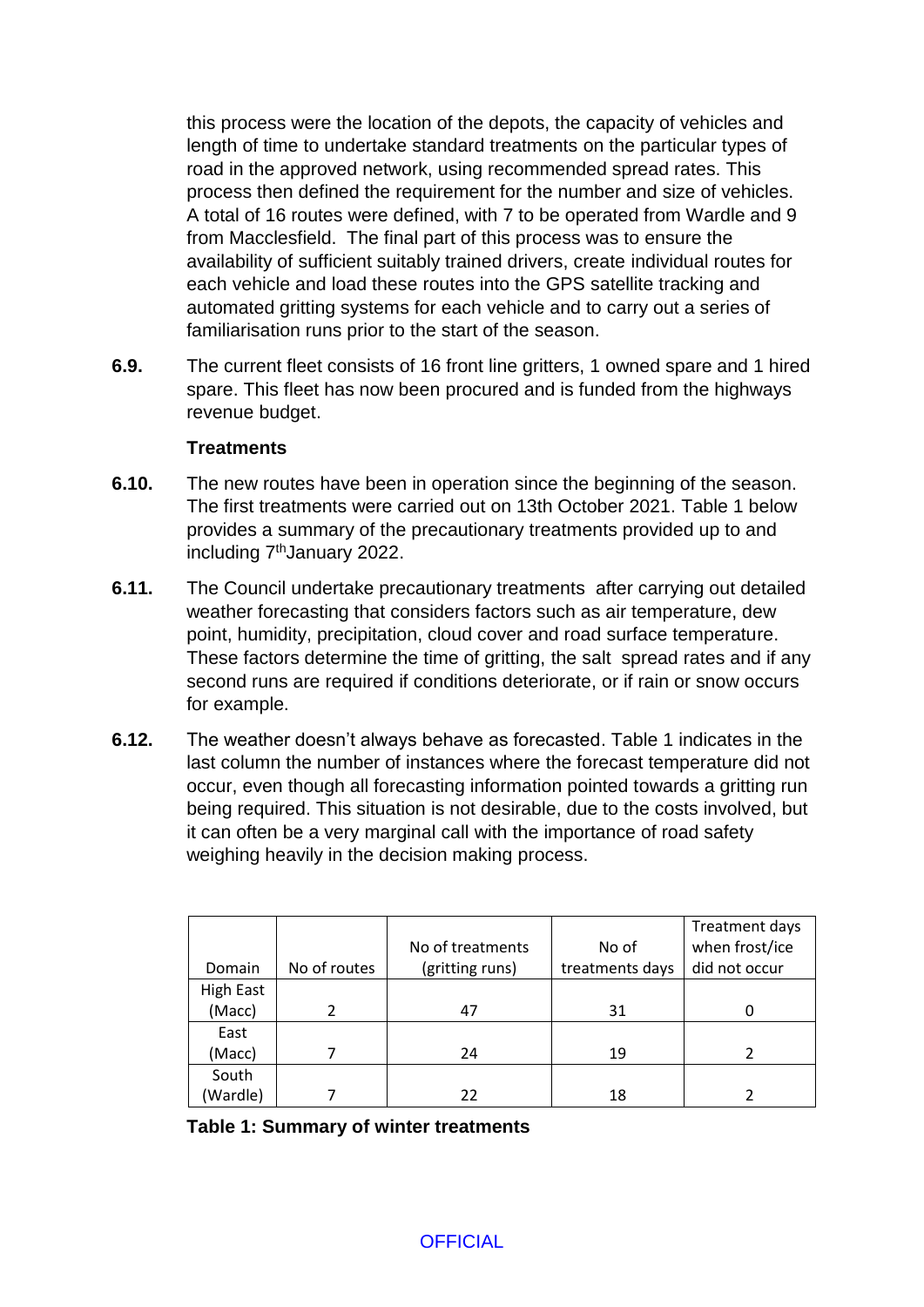**6.13.** As can be seen in the above table, the forecasted weather conditions occurred on all but two occasions in the east of the borough and all but two occasions in the south of the borough.

### **Service Requests and Correspondence**

- **6.14.** A total of 274 service requests relating to winter service have been received from members of the public, town and parish councils, ward members and the police between  $1<sup>st</sup>$  October 2021 and  $7<sup>th</sup>$  January 2022. This correspondence has been received via email and phone calls to the contact centre.
- **6.15.** A broad analysis has been undertaken of the 274 service requests that have been received, 115 relate to grit bins ( largely the replenishment of salt), 13 were from the police, of which 4 related to issues on roads removed from the treatment network and 79 were from the general public related to a few roads removed from the treated network.
- **6.16.** There are a small number of locations which have generated multiple enquiries. Comments regarding these roads are generally that as they are no longer gritted, they have become icy and dangerous, with some reports of road traffic collisions and vehicles leaving the road.
- **6.17.** Enquiries have also been received from parish councils requesting permission to grit parts of the highway network using private, third party contractors. These requests have been considered but not permitted as that approach would lead to gritting of the network which is outside the boundaries of the approved policy. These private arrangements could not comply with the operational requirements (eg forecasting / standby / equipment) to be able to deliver a service which complied with the Council's policy. The Council delivers a 24 hour a day, 7 day a week service that can deliver multiple treatments at controlled spread rates. Non-delivery to these standards could leave the Council open to liability issues as the highway authority has ultimate responsibility for the network.
- **6.18.** There have also been discussions around parish or town councils potentially paying Cheshire East Highways for additional lengths of network to be treated. This would have the obvious disadvantage of being at variance with the need to have a consistent, evidence based gritting network, which was the objective of the recent policy review due to the problems with the previous arrangements described in sections 6.1 and 6.2.

### **Incidents**

**6.19.** As can be seen in the summary of winter treatments table above, there have been at least 16 days on which road surface temperatures were forecast to fall below freezing and actually did, and hence gritting operations took place. Only on a very small number of occasions were any reports received of any issues.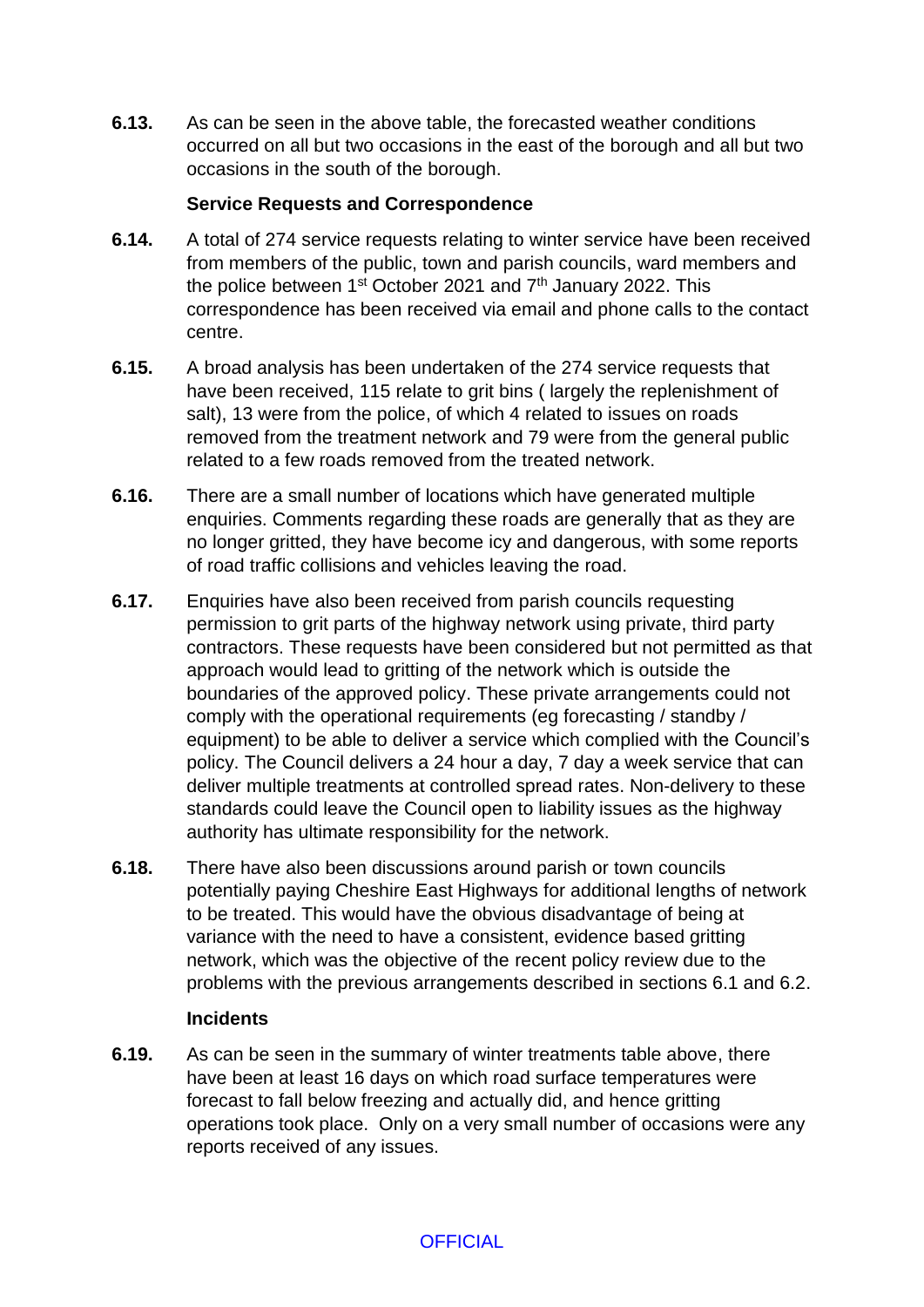- **6.20.** At this point in the season, most of the data available is anecdotal, as official accident data from the police is only available up to 31/10/21.
- **6.21.** From the information available it isn't possible to identify any particular trends as most of the issues occurred during the inclement weather which occurred immediately after storm Arwen.

#### **Review at End of Winter Season**

- **6.22.** It is proposed to complete an annual review of the winter season and present the findings to the Highway and Transport Committee after the end of the winter season. This review will commence in April 2022. The review will :
	- Re-score any roads on which there have been significant representations and consider if they can be included in the gritting programme if they meet the criteria after re-scoring.
	- Consider evidence relating to accidents on the highway network during icy conditions to assess any implications of the recent change.
	- Consider whether there should be minor amendments to the scoring matrix in the light of the winter experience.
	- Present the details of a potential local "top up" scheme and recommend whether this should be taken forward. (see note below)

#### **Notes on the review report**

6.22.1. Any such top up scheme could take the form of parish or town councils paying for additional gritting by the Council's contractor on local roads that do not meet the criteria in the policy. Any councils who would wish to take advantage of this would need to express a commitment to participate during the current year. The prices for such additional gritting would very much depend on the level of interest expressed as this would determine the efficiency with which gritting above the core service could be delivered. Obviously, as budgets for 2022/23 have been already set, the scheme could start to operate in winter 2023/24. However, as noted in paragraph 6.18, such a scheme would have the obvious disadvantage of being at variance with the need to have a consistent, evidence based gritting network, which was the main objective of the recent policy review due to the problems with the previous arrangements described in sections 6.1 and 6.2.

### **7. Consultation and Engagement**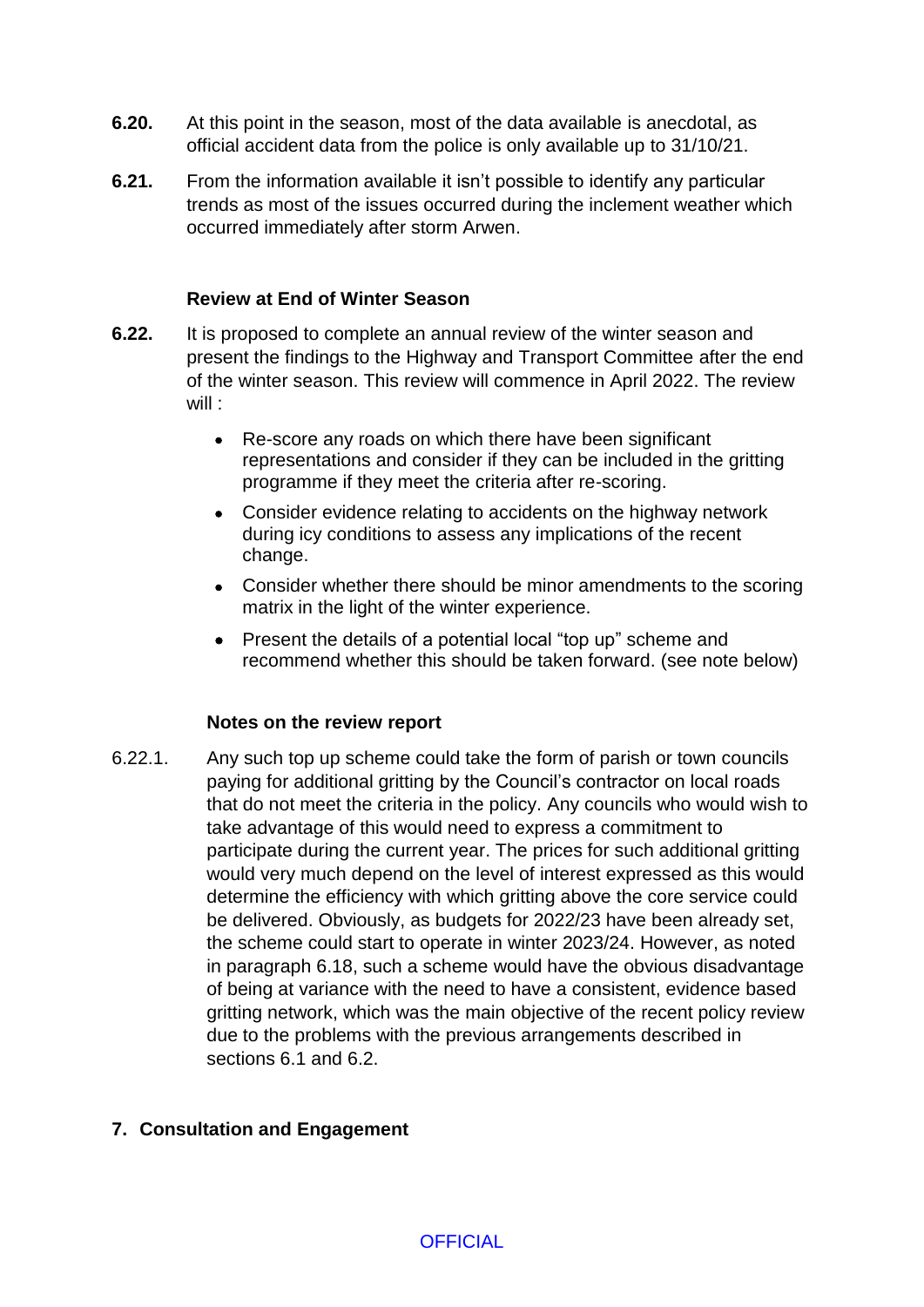- **7.1.** In order to align with the recommendations contained in The Code(WMHI), the Council developed a new Winter Service Policy and Adverse Weather Plan.
- **7.2.** Consultation on both the process and the adoption of the principles of The Code was carried out between 2nd July and 27th August 2018.
- **7.3.** Following the original decision to adopt the proposals at the then Cabinet meeting on 4th February 2020, a call-in request was subsequently received and considered by the Environment and Regeneration Overview and Scrutiny Committee on 16th March 2020. This resulted in a subsequent Cabinet decision on 5 May 2020, 'To undertake a further round of streamlined consultation on the winter service element only as part of the annual review of the Well Managed Highways Infrastructure annual review process.'
- **7.4.** This consultation included all council members, the former Area Highway Group chairs, all schools, cycling groups, town and parish councils and emergency services between 11th September 2020 and 20th November 2020. 129 responses were received and considered in the production of the finalised winter treatment network of roads to be gritted.
- **7.5.** The documented evidence was contained within the letters we sent out to the consultees.
- **7.6.** A total of 129 responses were received. These were all considered and a number of amendments were made to the winter gritting routes.

# **8. Implications**

### **8.1. Legal**

- **8.2.** The statutory basis for winter service in England and Wales is Section 41 (1A) of the Highways Act 1980, which was modified on 31st October 2003, by Section 111 of the Railways and Transport Act 2003. The first part of Section 41 now reads:
- **8.3.** "a) The authority who are for the time being the highway authority for a highway maintainable at the public expense are under a duty to maintain the highway.
- **8.4.** b) (1) In particular, a highway authority are under a duty to ensure, so far as is reasonably practicable, that safe passage along a highway is not endangered by snow or ice."
- **8.5.** This duty is not absolute given its qualification of reasonableness and practicability. In addition, the Traffic Management Act 2004 placed a network management duty on all local traffic authorities in England. It requires Authorities to do all that is reasonably practicable to manage the network effectively to keep traffic moving. In meeting the duty, Authorities should establish contingency plans for dealing promptly and effectively with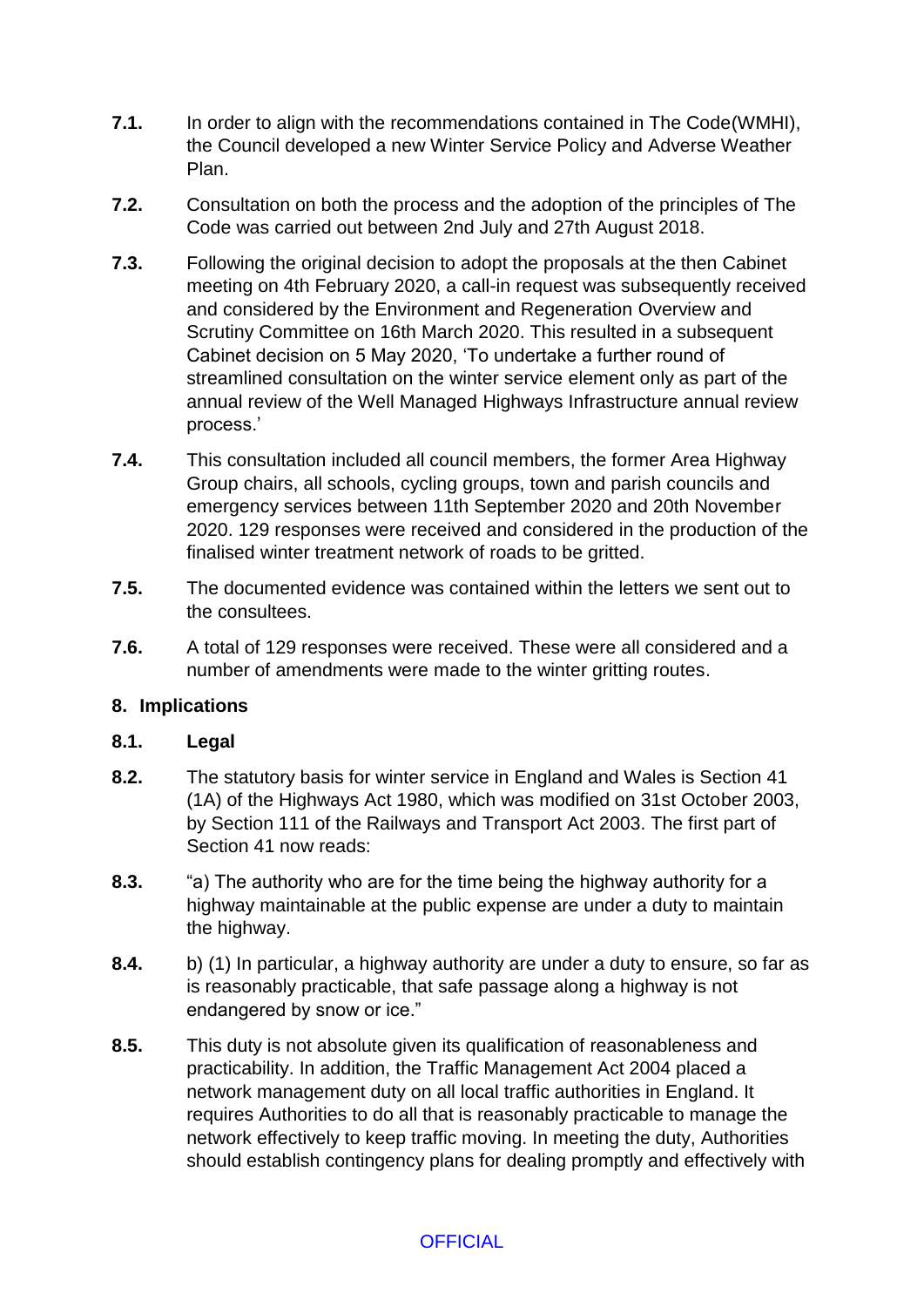unplanned events, such as unforeseen weather conditions, as far as is reasonable and practicable.

**8.6.** Section 150 puts a responsibility on the highway authority to clear snow from the highway, but only if it is causing an obstruction.

### **8.7. Finance**

- **8.7.1.** Winter service levels for 21/22 have been delivered in line with the budgets available.
- **8.7.2.** Without any growth to the overall highways revenue budgets, any changes to future winter service levels will need to be financed through reduction in other highway service areas.

### **8.8. Policy**

**8.8.1.** There are no immediate policy implications of this report

### **8.9. Equality**

**8.9.1.** There are no equality implications of this report

### **8.10. Human Resources**

**8.10.1.** There are no human resource implications of this report

### **8.11. Risk Management**

**8.11.1.** There are no risk management implications of this report

### **8.12. Rural Communities**

**8.12.1.** There are no rural community implications of this report

# **8.13. Children and Young People/Cared for Children**

**8.13.1.** There are no Children and Young People/Cared for Children implications of this report

### **8.14. Public Health**

**8.14.1.** There are no Public Health implications of this report

### **8.15. Climate Change**

# **8.15.1.** There are no Climate Change implications of this report

| <b>Access to Information</b> |                                           |  |
|------------------------------|-------------------------------------------|--|
| Contact                      | Matthew Davenhill, Contract Asset Manager |  |
| Officer:                     | Matthew.davenhill@cheshire east.gov.uk    |  |
|                              | 01260 371026                              |  |